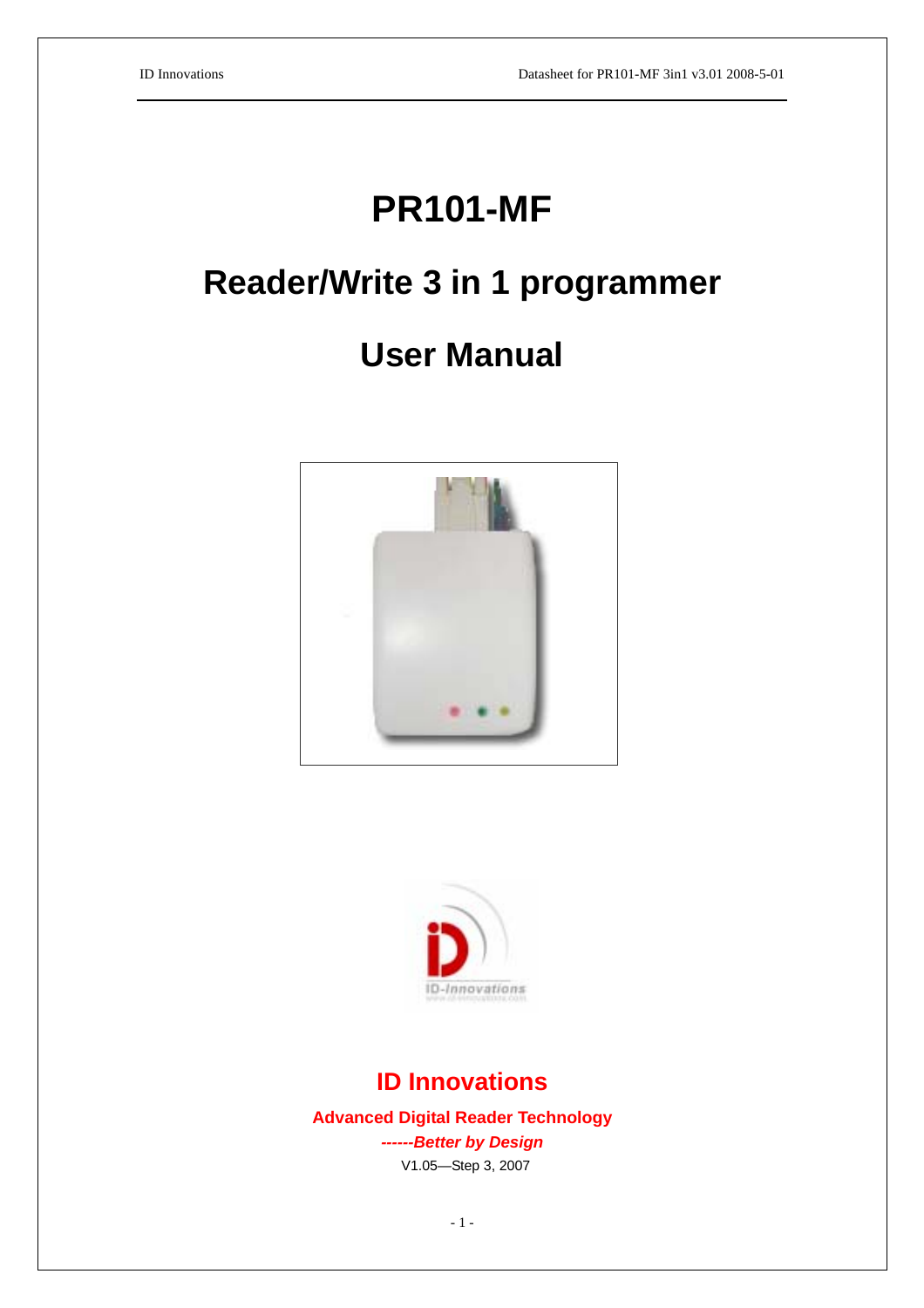## **Summary**

The PR101-MF series card Read/Write programmer is meant to be used with the Mifare reader IC and is compatible with different types Mifare chips. The programmer is connected to a PC through a RS232 interface or a RS232 emulated USB port, working independently or cooperating within a system net.

## **Specification**

- Part number: PR101-MF 3 in 1
- Read range: up to 5cm
- Out put to PC: RS232/USB
- Baud-rate 9600 bit/s
- 
- Frequency
- 
- Weight 600g
- Case ABS<br>Frequency 13.56Mhz Power (LxWxH):152x115x53 Operating temperature  $-20\degree C$  ---+75  $\degree C$
- Storage temperature C --- +85 °C

| <b>CPU</b>          | STC89c54rd+ Industry level        |  |  |  |  |  |
|---------------------|-----------------------------------|--|--|--|--|--|
| Main chip           | Philips CLRC632                   |  |  |  |  |  |
| Memory              | 8K                                |  |  |  |  |  |
| Supported chip      | ISO/IEC14443 TypeA                |  |  |  |  |  |
|                     | -Mifare One S50                   |  |  |  |  |  |
|                     | -Mifare One S70                   |  |  |  |  |  |
|                     | -Mifare Ultra Light               |  |  |  |  |  |
|                     | -Mifare Pro                       |  |  |  |  |  |
|                     | -Mifare DESFIRE                   |  |  |  |  |  |
|                     | -SHC1102                          |  |  |  |  |  |
|                     |                                   |  |  |  |  |  |
|                     | ISO/IEC14443 TypeB                |  |  |  |  |  |
|                     | $-TRH1064$                        |  |  |  |  |  |
|                     | $-SR176$                          |  |  |  |  |  |
|                     | -SIRX4K                           |  |  |  |  |  |
|                     | -AT88SF020                        |  |  |  |  |  |
|                     | -SMARTCARD                        |  |  |  |  |  |
|                     |                                   |  |  |  |  |  |
|                     | ISO/IEC15693                      |  |  |  |  |  |
|                     | -I.CODE SLI                       |  |  |  |  |  |
|                     | -Tag it                           |  |  |  |  |  |
|                     | -SRF55V02P                        |  |  |  |  |  |
|                     | -SRF55V10P                        |  |  |  |  |  |
| Read/write function | Serial number/ bytes in any block |  |  |  |  |  |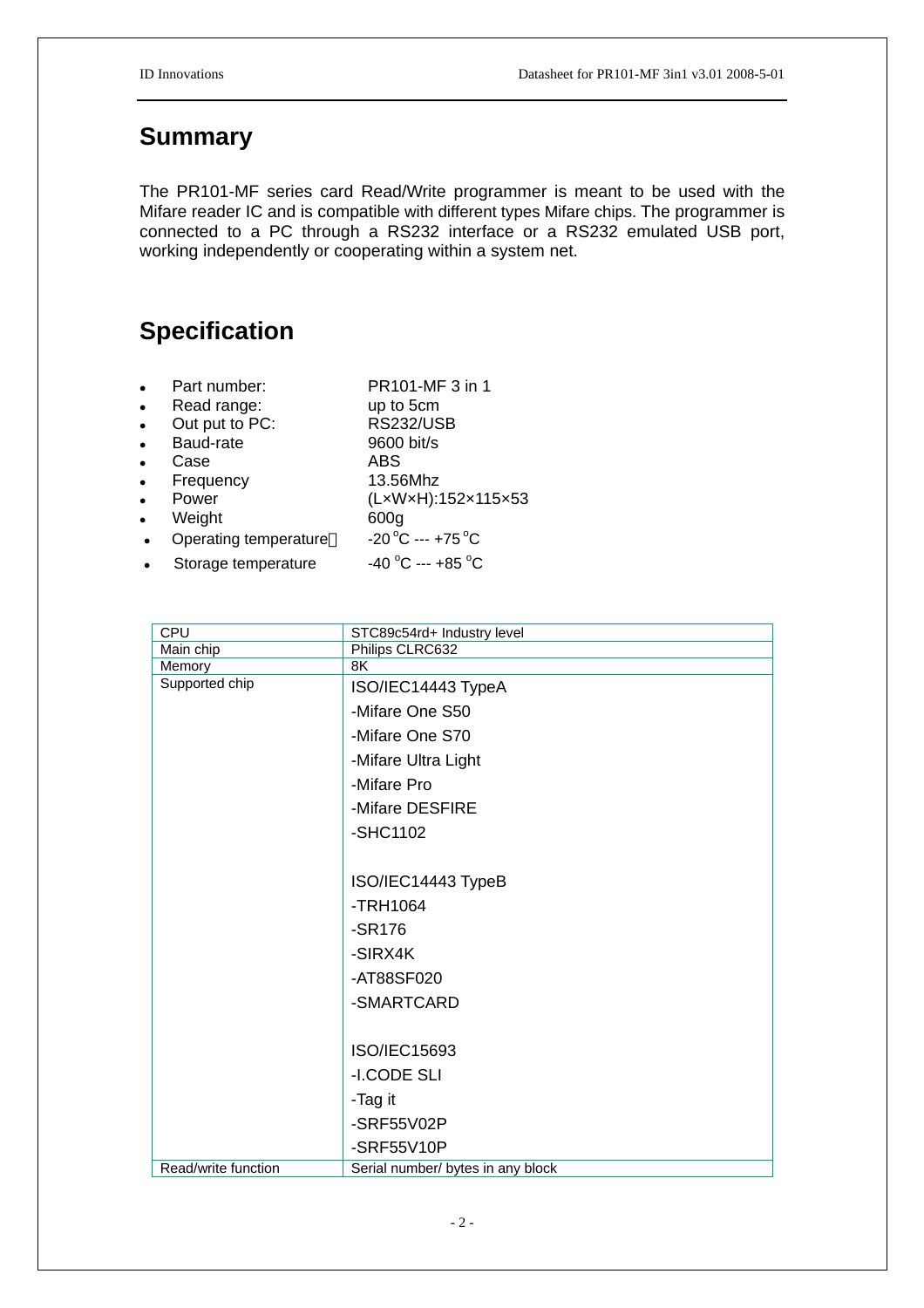# **UART Protocols**

• Command frame 9600, N, 8, 1

|                | <b>STX</b>   | ID                | <b>CMD/STATUS</b> | <b>LEN</b>      | <b>DATA</b>      | <b>BCC</b>           | <b>ETX</b> |
|----------------|--------------|-------------------|-------------------|-----------------|------------------|----------------------|------------|
| VALUE          | 0x02         |                   |                   |                 |                  |                      | 0x03       |
| <b>LENGTH</b>  | 1byte        | byte              | 1 byte            | byte            | <b>LEN bytes</b> | i byte               | 1 byte     |
| <b>COMMENT</b> | <b>Start</b> | $0x00$ - $0xff$ , | When Sent:        | <b>DATA NUM</b> | <b>DATA</b>      | XOR From STX to DATA | Frame      |
|                | Frame        | Device            | <b>CMD</b>        |                 |                  |                      | end        |
|                |              | Address           | When<br>receive:  |                 |                  |                      |            |
|                |              |                   | <b>STATUS</b>     |                 |                  |                      |            |
|                |              | default:0x01      |                   |                 |                  |                      |            |
|                |              |                   |                   |                 |                  |                      |            |

### $\bullet$  CMD/STAUS DATA\_LENGTH DATA

| <b>Command Type</b> | <b>Function</b> | <b>Send</b>    |                    |             | <b>Return</b> |                    |             |  |
|---------------------|-----------------|----------------|--------------------|-------------|---------------|--------------------|-------------|--|
|                     |                 | <b>Command</b> | <b>DATA Length</b> | <b>DATA</b> | <b>STAUS</b>  | <b>DATA Length</b> | <b>DATA</b> |  |
| System              | Link            | 0x00           | 0x00               |             | $Ok=0$        | 0x00               |             |  |
| Command             |                 |                |                    |             | Err=Other     |                    |             |  |
|                     |                 |                |                    |             |               |                    |             |  |
|                     |                 |                |                    |             |               |                    |             |  |
|                     | For Example     |                |                    | 0x00,0x00   | 0x00,0x00     |                    |             |  |
|                     | Reset           | 0x01           | 0x00               |             | $Ok=0$        | 0x00               |             |  |
|                     |                 |                |                    |             | Err=Other     |                    |             |  |
|                     |                 |                |                    |             |               |                    |             |  |
|                     |                 |                |                    |             |               |                    |             |  |
|                     | For Example     |                |                    | 0x01,0x00   | 0x00,0x00     |                    |             |  |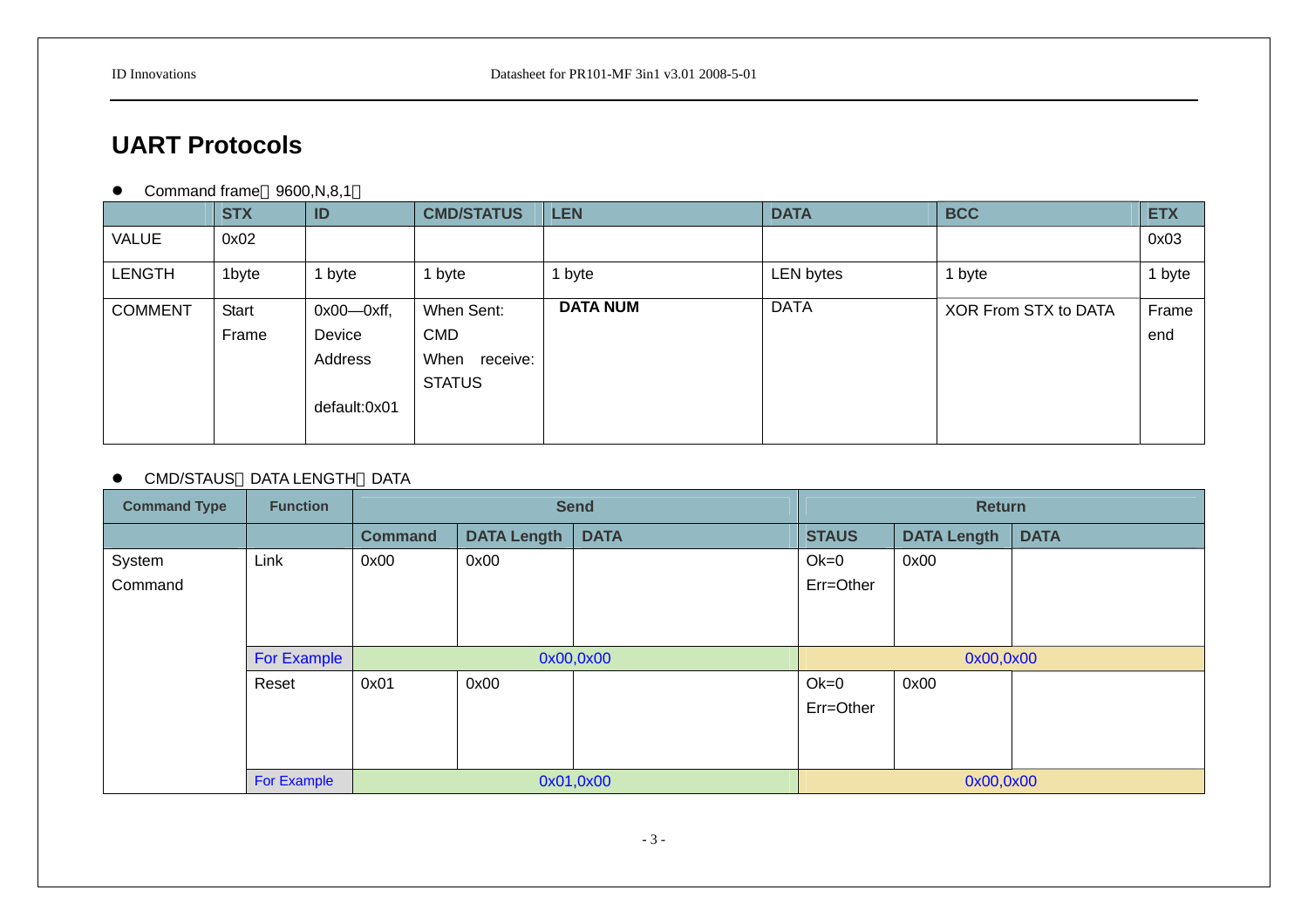| <b>Command Type</b> | <b>Function</b>          |                 |                    | <b>Send</b>                                                                                                                                                                                                                                          | <b>Return</b>       |                    |             |  |
|---------------------|--------------------------|-----------------|--------------------|------------------------------------------------------------------------------------------------------------------------------------------------------------------------------------------------------------------------------------------------------|---------------------|--------------------|-------------|--|
|                     |                          | <b>Command</b>  | <b>DATA Length</b> | <b>DATA</b>                                                                                                                                                                                                                                          | <b>STAUS</b>        | <b>DATA Length</b> | <b>DATA</b> |  |
| System<br>Command   | Change<br>baudrate       | 0x02            | 0x01               | $\mathsf B$<br>Baudrate<br>Baudrate value<br>2400<br>$B=0x00$<br>4800<br>$B=0x01$<br>9600<br>B=0x02 default<br>14400<br>$B=0x03$<br>19200<br>$B=0x04$<br>28800<br>$B=0x05$<br>57600<br>$B = 0x06$                                                    | $OK=0$<br>Err=other | 0x00               |             |  |
|                     | For example:             | 0x02, 0x01,0x01 |                    |                                                                                                                                                                                                                                                      | 0x00,0x00           |                    |             |  |
|                     | <b>Buzzer</b><br>control | 0x03            | 0x04<br>or<br>0x00 | <b>ABCD</b><br>$A=0x00$<br>buzzer off<br>$=0x01$<br>buzzer on<br>$=0x02$<br>buzzer on<br>BCD*10 ms<br>When $A=2$ the time<br>BCD:<br>is given by the value<br><b>BCD</b><br>For example, if the time<br>value is 123, then<br>B=0x01, C=0x02, D=0x03 | $OK=0$<br>Err=other | 0x00               |             |  |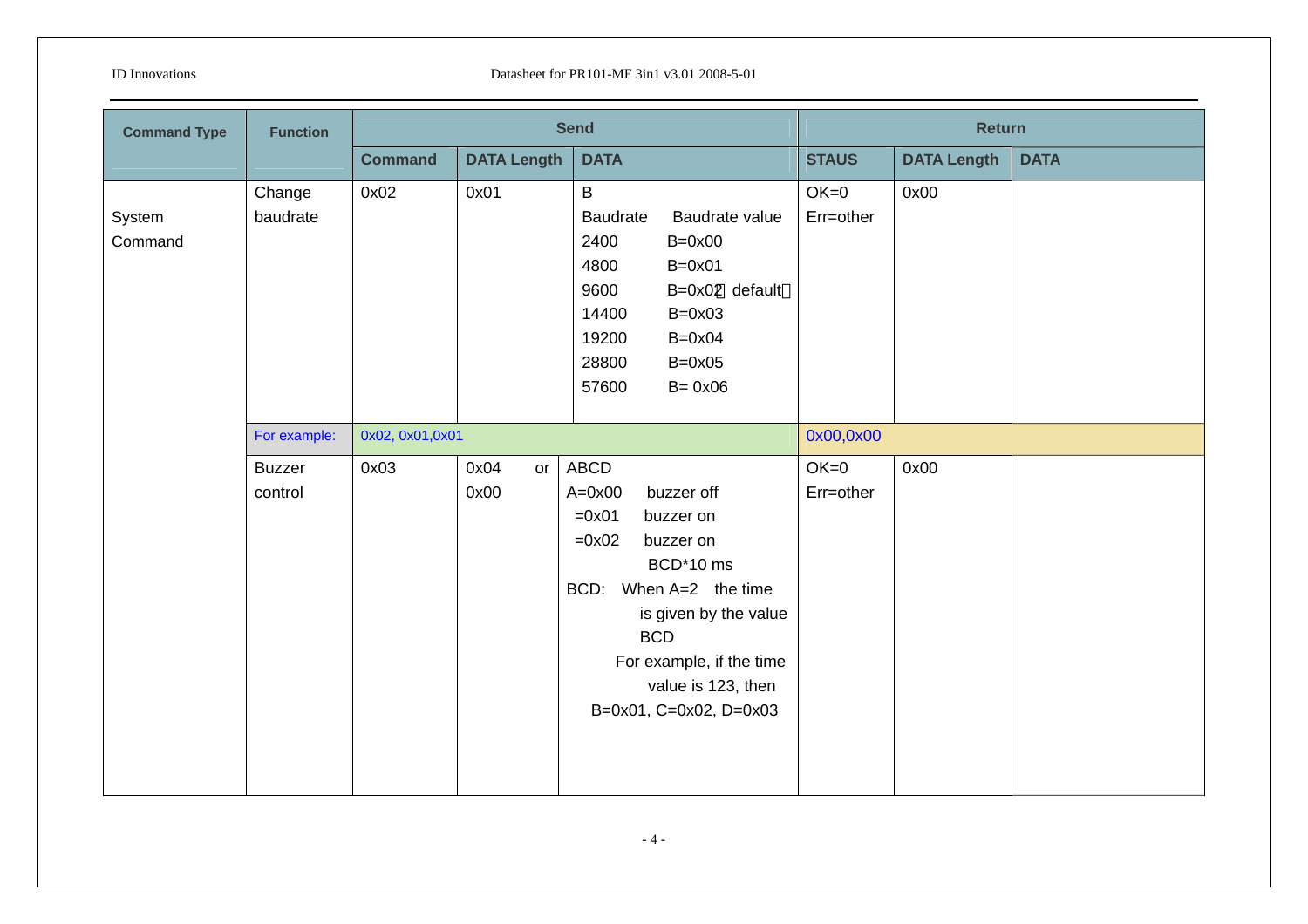| <b>Command Type</b>                 | <b>Function</b>         |                                  | <b>Send</b>                    |                            |                     | <b>Return</b>                       |                                                                                                                                                                                                        |
|-------------------------------------|-------------------------|----------------------------------|--------------------------------|----------------------------|---------------------|-------------------------------------|--------------------------------------------------------------------------------------------------------------------------------------------------------------------------------------------------------|
|                                     |                         | <b>Command</b>                   | <b>DATA Length</b>             | <b>DATA</b>                | <b>STAUS</b>        | <b>DATA Length</b>                  | <b>DATA</b>                                                                                                                                                                                            |
|                                     | For example:            | A=0 or 1 0x03,0x04,0x00<br>$A=2$ | :0x03,0x04,0x02,0x01,0x02,0x03 |                            | 0x00,, 0x00,        |                                     |                                                                                                                                                                                                        |
|                                     | Changing<br>reader's ID | 0x05                             | 0x01                           | (10 decimal serial number) | $OK=0$<br>Err=other | 0x00                                |                                                                                                                                                                                                        |
|                                     | For example:            |                                  |                                |                            |                     |                                     |                                                                                                                                                                                                        |
| MFO IC S50<br><b>S70</b><br>Command | Request<br>Card         | 0x10                             | 0x00                           |                            | $Ok=0$<br>Err=Other | 0x02                                | <b>NN</b><br>$0x4400 = $ ultra_light<br>$0x0400 =$ Mifare_One(S50)<br>$0x0200 =$ Mifare_One(S70)<br>$0x4403$ = Mifare_DESFire<br>$0x0800 =$ Mifare_Pro<br>$0x0403$ = Mifare_ProX<br>$0x0033 = SHC1102$ |
|                                     | For example:            | 0x10,0x00,                       |                                |                            |                     | 0x00,0x02,0x04,0x00                 |                                                                                                                                                                                                        |
|                                     | <b>Halt Module</b>      | 0x11                             | 0x00                           |                            | $Ok=0$<br>Err=Other | 0x00                                |                                                                                                                                                                                                        |
|                                     | For example             | 0x11,0x00,                       |                                |                            | 0x00,, 0x00,        |                                     |                                                                                                                                                                                                        |
|                                     | Read<br>Seris<br>No.    | 0x12                             | 0x00                           |                            | $Ok=0$<br>Err=Other | 0x04                                | <b>NNNN</b>                                                                                                                                                                                            |
|                                     | For example             | 0x12, 0x00,                      |                                |                            |                     | 0x00,, 0x04, 0x1B, 0x2C, 0x3D, 0x4E |                                                                                                                                                                                                        |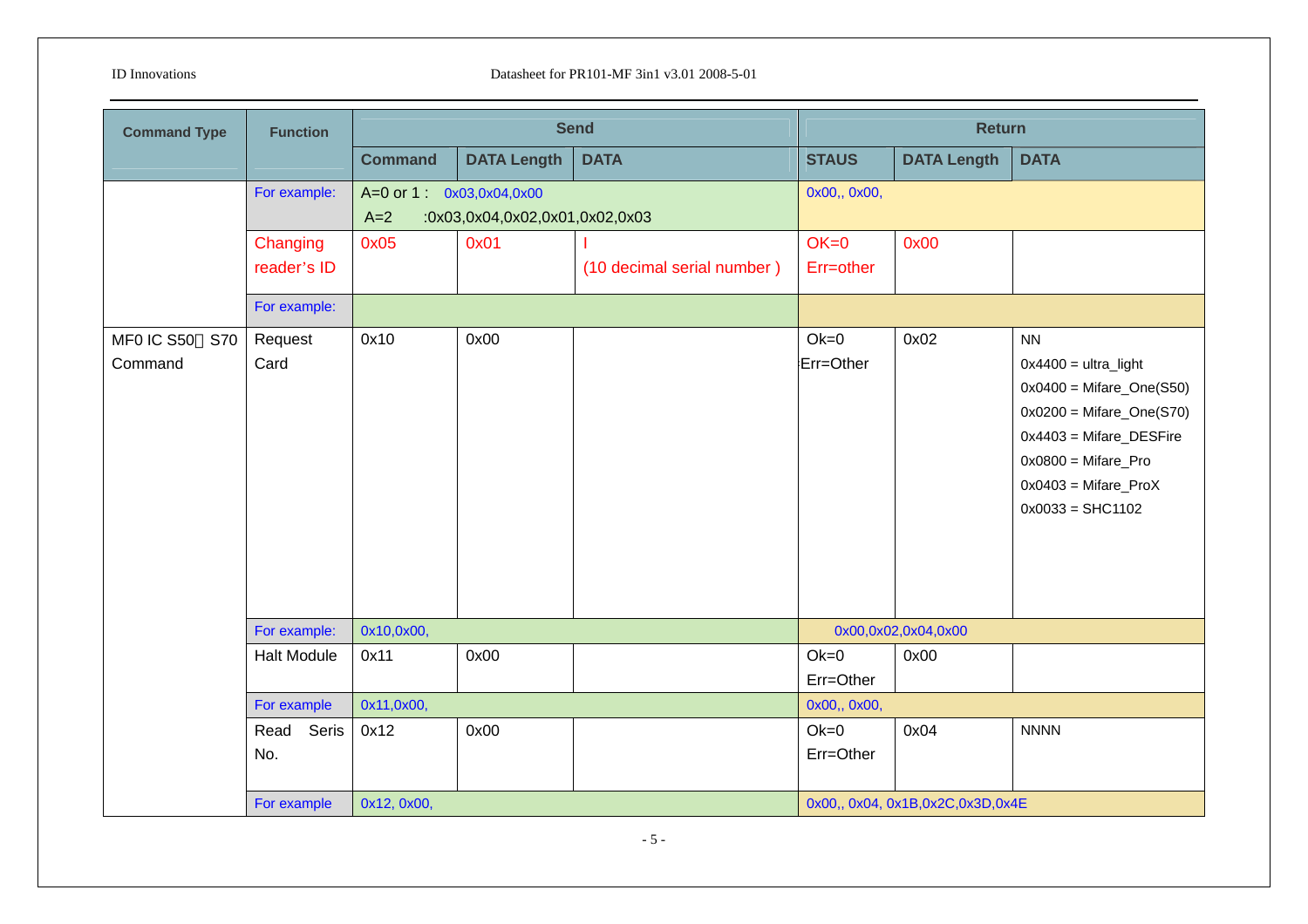|                          |                       |                   |                    | <b>Send</b>                                                       |              | <b>Return</b>      |                                                             |  |  |
|--------------------------|-----------------------|-------------------|--------------------|-------------------------------------------------------------------|--------------|--------------------|-------------------------------------------------------------|--|--|
| <b>Command Type</b>      | <b>Function</b>       | <b>Command</b>    | <b>DATA Length</b> | <b>DATA</b>                                                       | <b>STAUS</b> | <b>DATA Length</b> | <b>DATA</b>                                                 |  |  |
|                          | Read Block            | 0x13              | 0x08               | <b>BAPPPPPP</b>                                                   | $Ok=0$       | 0x0F               |                                                             |  |  |
|                          | Data                  |                   |                    | B: BlockNo.                                                       | Err=Other    |                    | 16 Bytes Data                                               |  |  |
|                          |                       |                   |                    | S50:0x00-0x3f                                                     |              |                    |                                                             |  |  |
|                          |                       |                   |                    | S70:0x00-0xff                                                     |              |                    |                                                             |  |  |
|                          |                       |                   |                    | A:=0-PICC_AUTHENT1A                                               |              |                    |                                                             |  |  |
|                          |                       |                   |                    | =1-PICC_AUTHENT1B                                                 |              |                    |                                                             |  |  |
|                          |                       |                   |                    | $=2-NO_AUTHEN$                                                    |              |                    |                                                             |  |  |
|                          |                       |                   |                    | PPPPPP: 6bytes Key                                                |              |                    |                                                             |  |  |
|                          | For example           |                   |                    |                                                                   |              |                    | 0x00, 0x0F, 0x11, 0x22, 0x33, 0x44, 0x55, 0x66, 0x77, 0x88, |  |  |
|                          |                       |                   |                    |                                                                   |              |                    | 0x99, 0x00, 0xAA, 0xBB, 0xCC, 0xDD, 0xEE, ,0xFF             |  |  |
| MF0 IC S50<br><b>S70</b> | <b>Block</b><br>Write | 0x14              | 0x18               | <b>BAPPPPPP</b>                                                   | $Ok=0$       | 0x00               |                                                             |  |  |
| Command                  | Data                  |                   |                    |                                                                   | Err=Other    |                    |                                                             |  |  |
|                          |                       |                   |                    | B: BlockNo.                                                       |              |                    |                                                             |  |  |
|                          |                       |                   |                    | S50:0x00-0x3f                                                     |              |                    |                                                             |  |  |
|                          |                       |                   |                    | S70:0x00-0xff                                                     |              |                    |                                                             |  |  |
|                          |                       |                   |                    | A:=0-PICC_AUTHENT1A                                               |              |                    |                                                             |  |  |
|                          |                       |                   |                    | =1-PICC_AUTHENT1B                                                 |              |                    |                                                             |  |  |
|                          |                       |                   |                    | $=2-NO_AUTHEN$                                                    |              |                    |                                                             |  |  |
|                          |                       |                   |                    | PPPPPP: 6bytes Key                                                |              |                    |                                                             |  |  |
|                          |                       |                   |                    |                                                                   |              |                    |                                                             |  |  |
|                          |                       |                   |                    | 16 Bytes Data                                                     |              |                    |                                                             |  |  |
|                          | For example           |                   |                    |                                                                   | 0x00,, 0x00, |                    |                                                             |  |  |
|                          |                       |                   |                    | 0x33, 0x44, 0x55, 0x66, 0x77, 0x88, 0x99, 0x00, 0xAA, 0xBB, 0xCC, |              |                    |                                                             |  |  |
|                          |                       | 0xDD, 0xEE, ,0xFF |                    |                                                                   |              |                    |                                                             |  |  |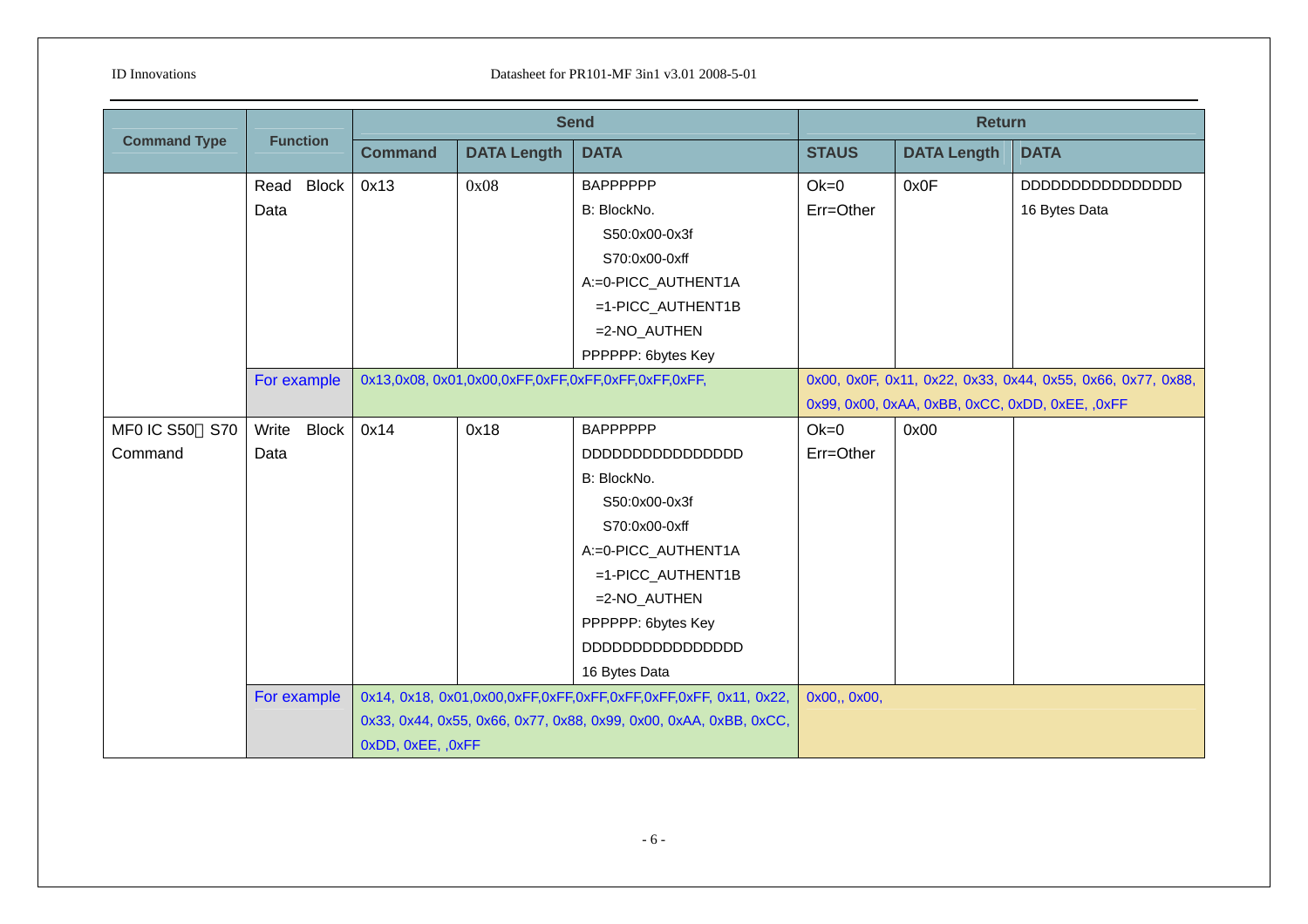|                          |                   |                        |                    | <b>Send</b>                                                |              | <b>Return</b>                      |             |
|--------------------------|-------------------|------------------------|--------------------|------------------------------------------------------------|--------------|------------------------------------|-------------|
| <b>Command Type</b>      | <b>Function</b>   | <b>Command</b>         | <b>DATA Length</b> | <b>DATA</b>                                                | <b>STAUS</b> | <b>DATA Length</b>                 | <b>DATA</b> |
|                          | Verify Key A      | 0x15                   | 0x0e               | ВАРРРРРРММММММ                                             | $Ok=0$       | 0x00                               |             |
|                          |                   |                        |                    | B: BlockNo.                                                | Err=Other    |                                    |             |
|                          |                   |                        |                    | S50:0x00-0x3f                                              |              |                                    |             |
|                          |                   |                        |                    | S70:0x00-0xff                                              |              |                                    |             |
|                          |                   |                        |                    | A:=0-PICC_AUTHENT1A                                        |              |                                    |             |
|                          |                   |                        |                    | =1-PICC_AUTHENT1B                                          |              |                                    |             |
|                          |                   |                        |                    | =2-NO_AUTHEN                                               |              |                                    |             |
|                          |                   |                        |                    | PPPPPP: 6 Bytes Old Key A                                  |              |                                    |             |
|                          |                   |                        |                    | MMMMMM: 6 Bytes Old Key A                                  |              |                                    |             |
|                          | For example       |                        |                    |                                                            | 0x00,, 0x00, |                                    |             |
|                          |                   | 0x33, 0x44, 0x55, 0x66 |                    |                                                            |              |                                    |             |
| MF0 IC S50<br><b>S70</b> | <b>Read Purse</b> | 0x16                   | 0x08               | <b>BAPPPPPP</b>                                            | $Ok=0$       | 0x04                               | <b>DDDD</b> |
| Command                  |                   |                        |                    |                                                            | Err=Other    |                                    |             |
|                          |                   |                        |                    | B: BlockNo.                                                |              |                                    |             |
|                          |                   |                        |                    | S50:0x00-0x3f                                              |              |                                    |             |
|                          |                   |                        |                    | S70:0x00-0xff                                              |              |                                    |             |
|                          |                   |                        |                    | A:=0-PICC_AUTHENT1A                                        |              |                                    |             |
|                          |                   |                        |                    | =1-PICC_AUTHENT1B                                          |              |                                    |             |
|                          |                   |                        |                    | =2-NO_AUTHEN                                               |              |                                    |             |
|                          |                   |                        |                    | PPPPPP: 6 Bytes Key                                        |              |                                    |             |
|                          | For example       |                        |                    | 0x15, 0x0d, 0x01, 0x00, 0xFF, 0xFF, 0xFF, 0xFF, 0xFF, 0xFF |              | 0x00, 0x04, 0x11, 0x22, 0x33, 0x44 |             |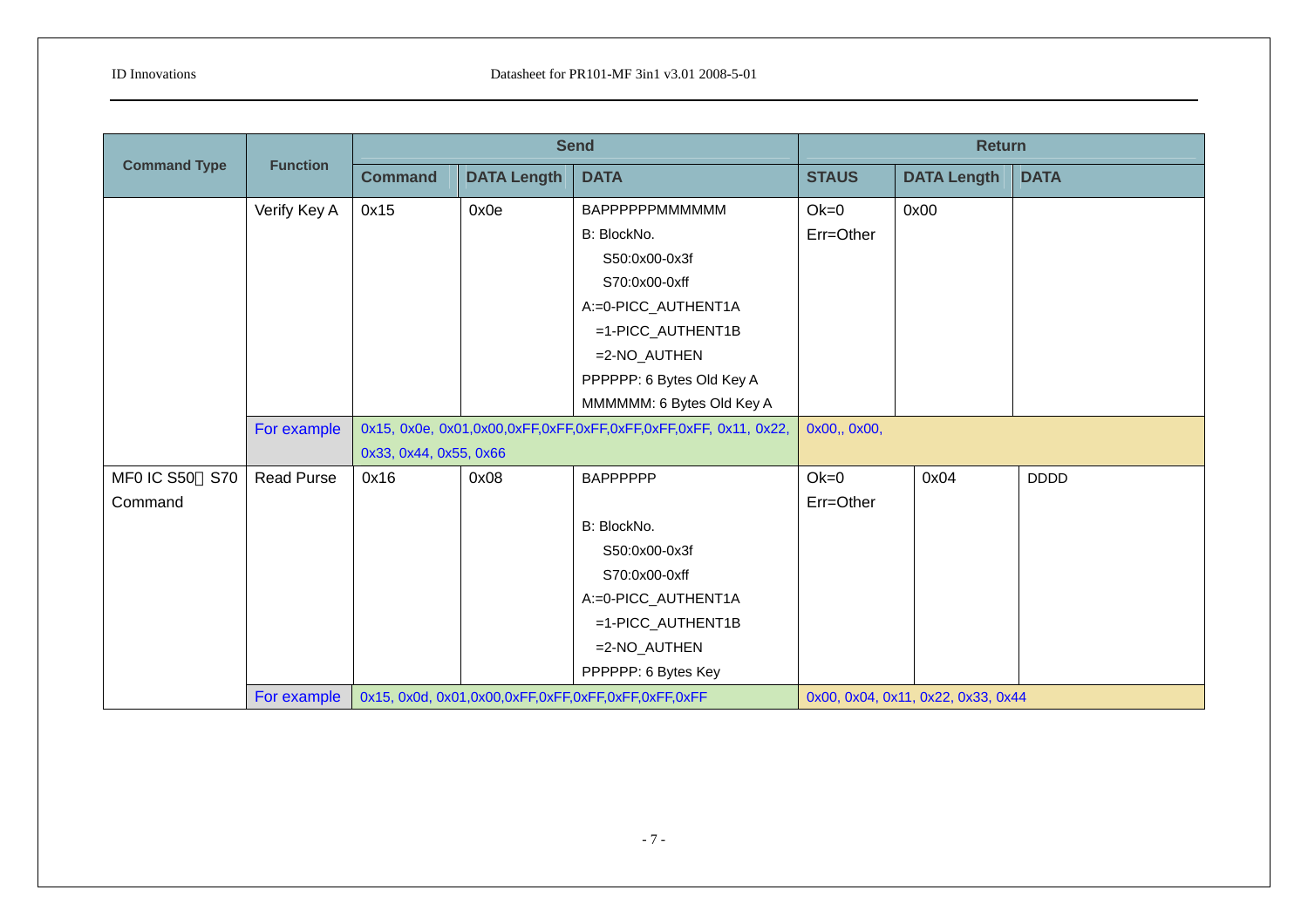| <b>Command Type</b>      | <b>Function</b>    |                |                    | <b>Send</b>               |              | <b>Return</b>      |             |  |  |
|--------------------------|--------------------|----------------|--------------------|---------------------------|--------------|--------------------|-------------|--|--|
|                          |                    | <b>Command</b> | <b>DATA Length</b> | <b>DATA</b>               | <b>STAUS</b> | <b>DATA Length</b> | <b>DATA</b> |  |  |
| MF0 IC S50 S70           | <b>Write Purse</b> | 0x17           | 0x0c               | <b>BAPPPPPPDDDD</b>       | $Ok=0$       | 0x00               |             |  |  |
| Command                  |                    |                |                    |                           | Err=Other    |                    |             |  |  |
|                          |                    |                |                    | B: BlockNo.               |              |                    |             |  |  |
|                          |                    |                |                    | S50:0x00-0x3f             |              |                    |             |  |  |
|                          |                    |                |                    | S70:0x00-0xff             |              |                    |             |  |  |
|                          |                    |                |                    | A:=0-PICC_AUTHENT1A       |              |                    |             |  |  |
|                          |                    |                |                    | =1-PICC_AUTHENT1B         |              |                    |             |  |  |
|                          |                    |                |                    | =2-NO_AUTHEN              |              |                    |             |  |  |
|                          |                    |                |                    | PPPPPP: 6 Bytes Key       |              |                    |             |  |  |
|                          |                    |                |                    | DDDD: 4 Bytes Purse Value |              |                    |             |  |  |
|                          | For example        |                |                    |                           | 0x00, 0x00,  |                    |             |  |  |
|                          |                    | 0x33, 0x44,    |                    |                           |              |                    |             |  |  |
| MF0 IC S50<br><b>S70</b> | Increment          | 0x18           | 0x0c               | <b>BAPPPPPPDDDD</b>       | $Ok=0$       | 0x00               |             |  |  |
| Command                  | Purse              |                |                    |                           | Err=Other    |                    |             |  |  |
|                          |                    |                |                    | B: BlockNo.               |              |                    |             |  |  |
|                          |                    |                |                    | S50:0x00-0x3f             |              |                    |             |  |  |
|                          |                    |                |                    | S70:0x00-0xff             |              |                    |             |  |  |
|                          |                    |                |                    | A:=0-PICC_AUTHENT1A       |              |                    |             |  |  |
|                          |                    |                |                    | =1-PICC_AUTHENT1B         |              |                    |             |  |  |
|                          |                    |                |                    | =2-NO_AUTHEN              |              |                    |             |  |  |
|                          |                    |                |                    | PPPPPP: 6 Bytes Key       |              |                    |             |  |  |
|                          |                    |                |                    | DDDD: 4 Bytes Purse Value |              |                    |             |  |  |
|                          |                    |                |                    |                           |              |                    |             |  |  |
|                          |                    |                |                    |                           |              |                    |             |  |  |
|                          | For example        |                |                    |                           | 0x00, 0x00,  |                    |             |  |  |
|                          |                    | 0x33, 0x44,    |                    |                           |              |                    |             |  |  |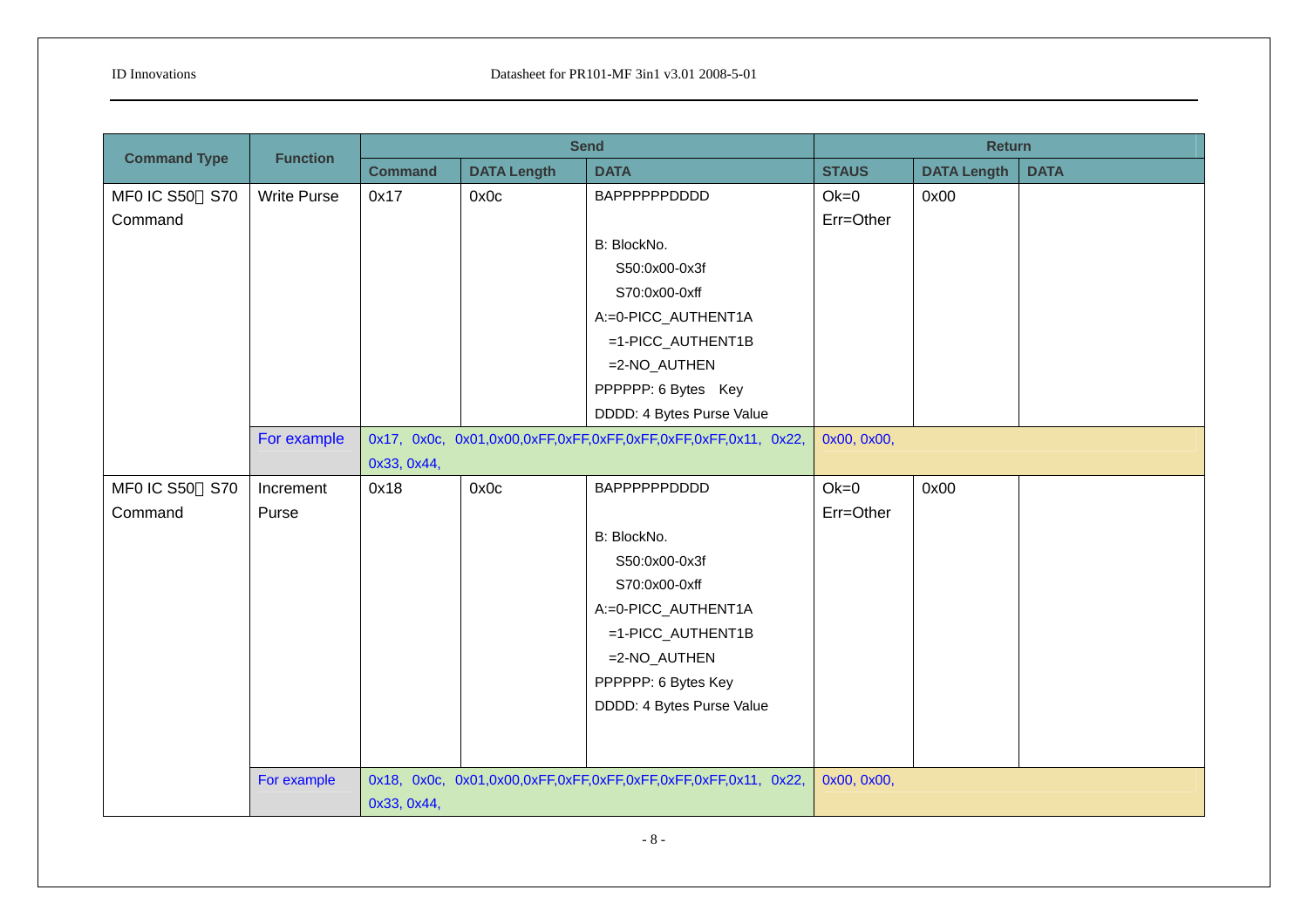| <b>Command Type</b>       | <b>Function</b>                        | <b>Send</b>    |                    |                                                                                                                                                                                                                                       | <b>Return</b>        |                    |                |  |
|---------------------------|----------------------------------------|----------------|--------------------|---------------------------------------------------------------------------------------------------------------------------------------------------------------------------------------------------------------------------------------|----------------------|--------------------|----------------|--|
|                           |                                        | <b>Command</b> | <b>DATA Length</b> | <b>DATA</b>                                                                                                                                                                                                                           | <b>STAUS</b>         | <b>DATA Length</b> | <b>DATA</b>    |  |
| MF0 IC S50 S70<br>Command | Decrement<br>Purse                     | 0x19           | 0x0c               | BAPPPPPPDDDD<br>B: BlockNo.<br>S50:0x00-0x3f<br>S70:0x00-0xff<br>A:=0-PICC_AUTHENT1A                                                                                                                                                  | $Ok=0$<br>Err=Other  | 0x00               |                |  |
|                           |                                        |                |                    | =1-PICC_AUTHENT1B<br>=2-NO_AUTHEN<br>PPPPPP: 6 Bytes Key<br>DDDD: 4 Bytes Purse Value                                                                                                                                                 |                      |                    |                |  |
|                           | For example                            | 0x33, 0x44,    |                    |                                                                                                                                                                                                                                       | 0x00, 0x00,          |                    |                |  |
| MF0 IC S50 S70<br>Command | Mult-Block<br>bulk<br>-Data<br>Reading | 0x1A           | 0x09               | <b>BAPPPPPPN</b><br>B: BlockNo.<br>S50:0x00-0x3f<br>S70:0x00-0xff<br>A:=0-PICC_AUTHENT1A<br>=1-PICC_AUTHENT1B<br>=2-NO_AUTHEN<br>PPPPPP: 6 Bytes Key<br>N: Read Block Num<br>(warning: the password in all<br>sectors should be same) | $Ok=0$<br>Err=Other  | $N*16$             | 16*N byte Data |  |
|                           | For example                            |                |                    | 0x1A, 0x09, 0x00,0xFF,0xFF,0xFF,0xFF,0xFF,0xFF,0x0c                                                                                                                                                                                   | $0x00, N*16, \ldots$ |                    |                |  |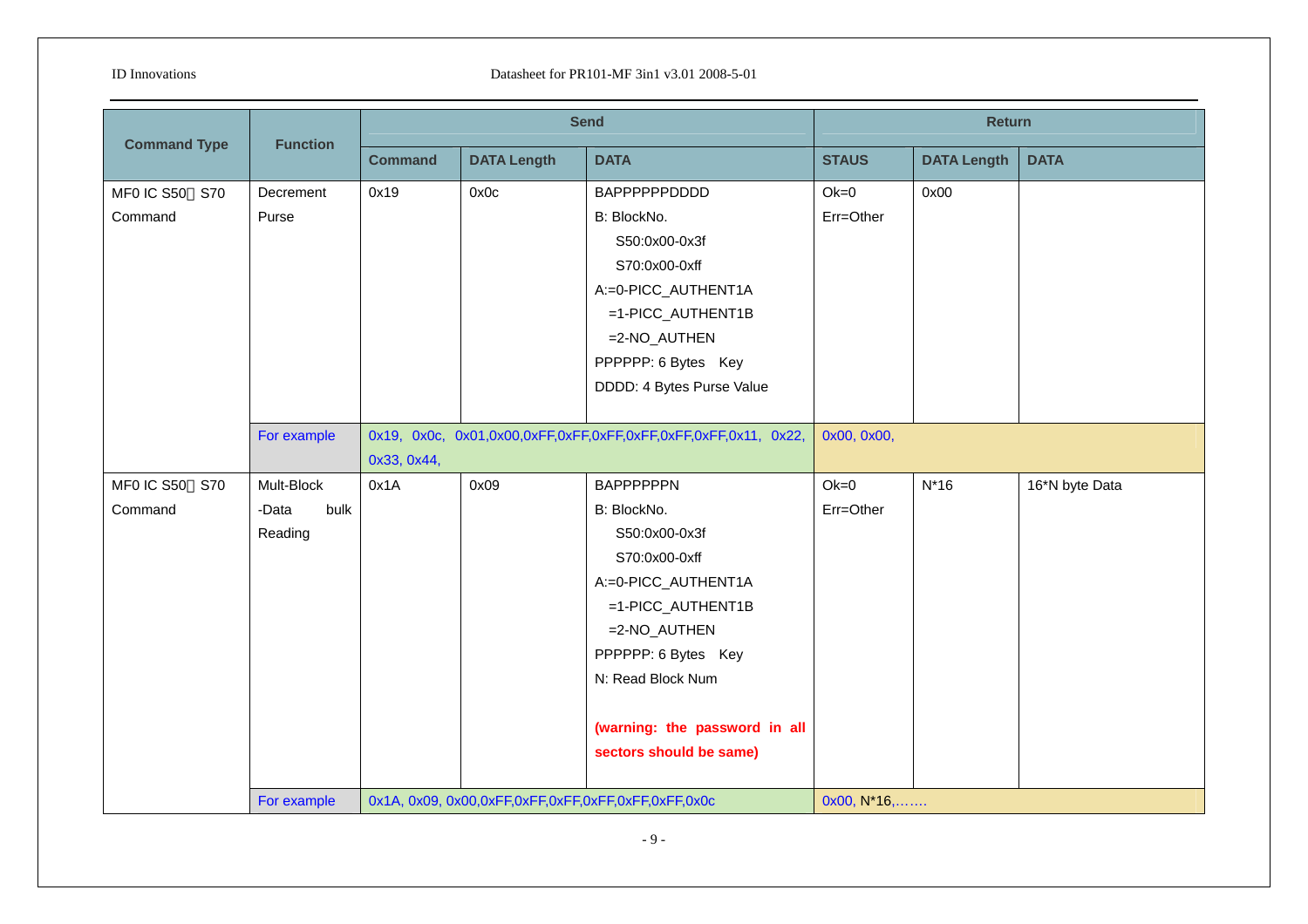| <i><b>*Command Type</b></i> | <b>Function</b>                    | <b>Send</b>    |                    |                                                                                                                     | <b>Return</b>       |                    |             |  |
|-----------------------------|------------------------------------|----------------|--------------------|---------------------------------------------------------------------------------------------------------------------|---------------------|--------------------|-------------|--|
|                             |                                    | <b>Command</b> | <b>DATA Length</b> | <b>DATA</b>                                                                                                         | <b>STAUS</b>        | <b>DATA Length</b> | <b>DATA</b> |  |
| MF0 IC S50 S70<br>Command   | Halt card                          | 0x1B           | 0x00               |                                                                                                                     | $Ok=0$<br>Err=Other | 0x00               |             |  |
|                             | For example                        |                |                    |                                                                                                                     |                     |                    |             |  |
|                             | request IDLE<br>card               | 0x1C           |                    |                                                                                                                     |                     |                    |             |  |
|                             | For example                        |                |                    |                                                                                                                     |                     |                    |             |  |
|                             | Sending<br><b>EEPROM key</b>       | 0X28           | 0x08               | <b>SAPPPPPP</b>                                                                                                     | 0x00                | 0x00               |             |  |
|                             |                                    |                |                    | S: block number<br>S50:0x00-0x0f<br>A:=0-PICC_AUTHENT1A<br>=1-PICC_AUTHENT1B<br>=2-NO_AUTHEN<br>PPPPPP: 6 bytes key |                     |                    |             |  |
|                             | For example                        |                |                    |                                                                                                                     |                     |                    |             |  |
|                             | send<br><b>EEPROM</b> data         | 0X29           | 0x11               | <b>B: EEPROM No.</b><br>0x00-0x1f<br>DD:EEPROM data                                                                 | 0x00                | 0x00               |             |  |
|                             | For example                        |                |                    |                                                                                                                     |                     |                    |             |  |
|                             | read EEPROM<br>data<br>For example | 0X2A           | 0x01               | $\sf{B}$<br><b>B: EEPROM No.</b><br>0x00-0x1f                                                                       | 0x00                | 0x10               |             |  |
| Desfire                     |                                    |                |                    |                                                                                                                     |                     |                    |             |  |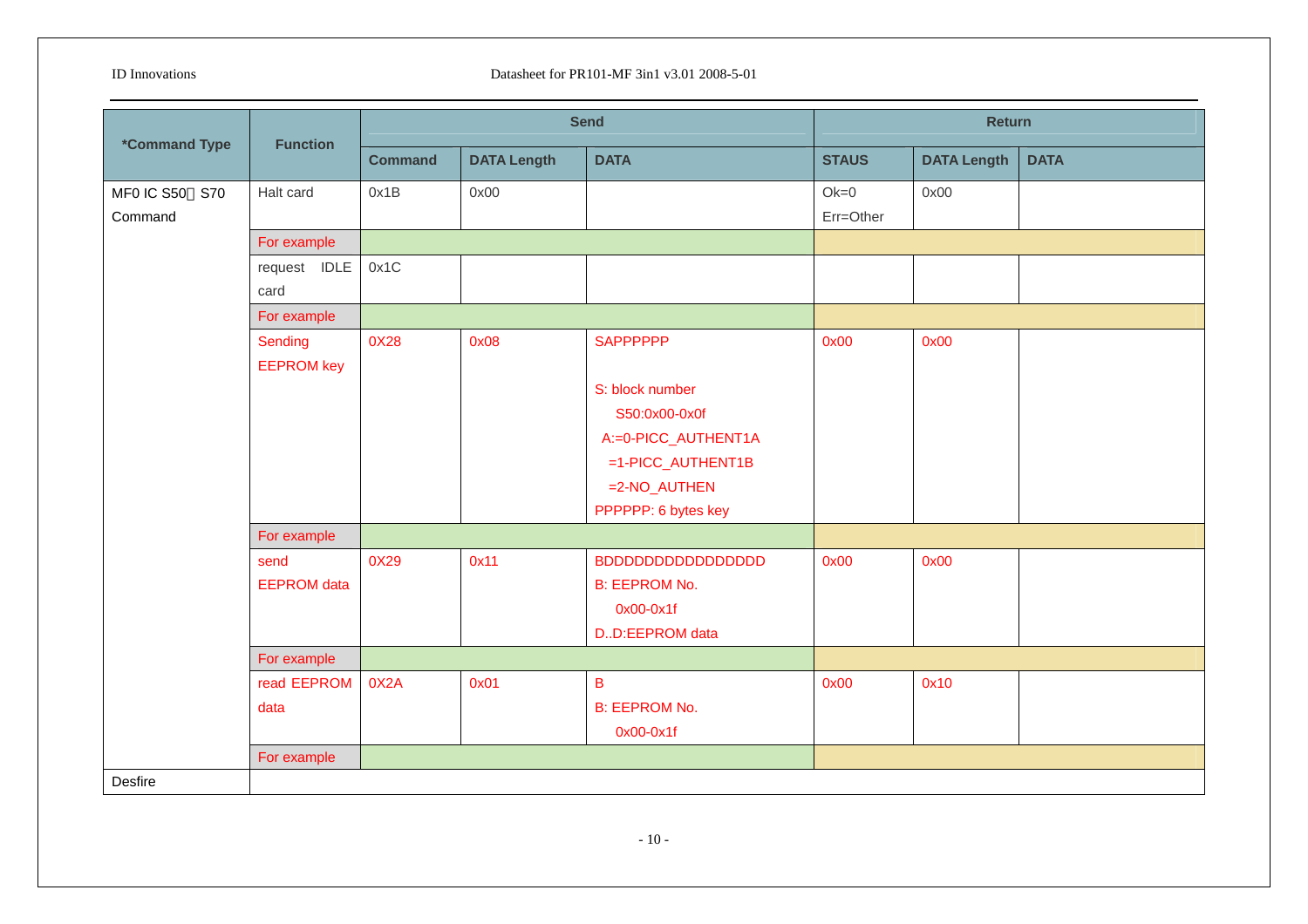|                             |                          |                | <b>Send</b>        |                                |              | <b>Return</b>  |                                      |  |  |
|-----------------------------|--------------------------|----------------|--------------------|--------------------------------|--------------|----------------|--------------------------------------|--|--|
| <i><b>*Command Type</b></i> | <b>Function</b>          | <b>Command</b> | <b>DATA Length</b> | <b>DATA</b>                    | <b>STAUS</b> | <b>DATA</b>    | <b>DATA</b>                          |  |  |
|                             |                          |                |                    |                                |              | Length         |                                      |  |  |
| Desfire                     | <b>Reset</b>             | 0x20           | 0x01               | 0x41                           | 0x00         | N              | N bytes data                         |  |  |
|                             | command                  |                |                    |                                |              |                |                                      |  |  |
|                             | For example              |                |                    |                                |              |                |                                      |  |  |
|                             | ProCom_CMD               | 0x21           | N                  | N byte data                    | 0x00         | ${\sf N}$      | N bytes data                         |  |  |
|                             | For example              |                |                    |                                |              |                |                                      |  |  |
|                             | ProCom_CMD               | 0x21           | N                  | N bytes data                   | 0x00         | $\overline{N}$ | N bytes data                         |  |  |
|                             | For example              |                |                    |                                |              |                |                                      |  |  |
| ISO14443                    | Halt card                | 0x30           | 0x01               | A                              | 0x00         | 0x0c           | NNNNNNNNNNNN<br>12byte serial number |  |  |
| TYPE B                      |                          |                |                    | $A:=0-REQB$                    |              |                |                                      |  |  |
|                             |                          |                |                    | $=1$ -WUPB                     |              |                |                                      |  |  |
| AT88SF020                   | For example              | 0x33           | 0x08               |                                |              | 0x00           |                                      |  |  |
|                             | Password                 |                |                    | PPPPPPPP                       | 0x00         |                |                                      |  |  |
|                             | certify                  |                |                    | PP:8 byte password             |              |                |                                      |  |  |
|                             | For example<br>Read data | 0x34           | 0x01               | <b>BPPPPPPPP</b>               |              | 0x08           | <b>DDDDDDDDD</b>                     |  |  |
|                             | block                    |                |                    |                                | 0x00         |                | 8 bytes data                         |  |  |
|                             |                          |                |                    | B:1 byte data for block serial |              |                |                                      |  |  |
|                             | For example              | 0x35           | 0x09               |                                |              | 0x00           |                                      |  |  |
|                             | Write<br>data            |                |                    | <b>BDDDDDDDD</b>               | 0x00         |                |                                      |  |  |
|                             | block                    |                |                    | B:1byte data for block serial  |              |                |                                      |  |  |
|                             |                          |                |                    | DD:8 bytes data                |              |                |                                      |  |  |
|                             | For example              |                |                    |                                |              |                |                                      |  |  |
|                             | lock                     | 0x36           | 0x04               | <b>DDDD</b>                    | 0x00         | 0x00           |                                      |  |  |
|                             |                          |                |                    | DD:4 bytes encrypt data        |              |                |                                      |  |  |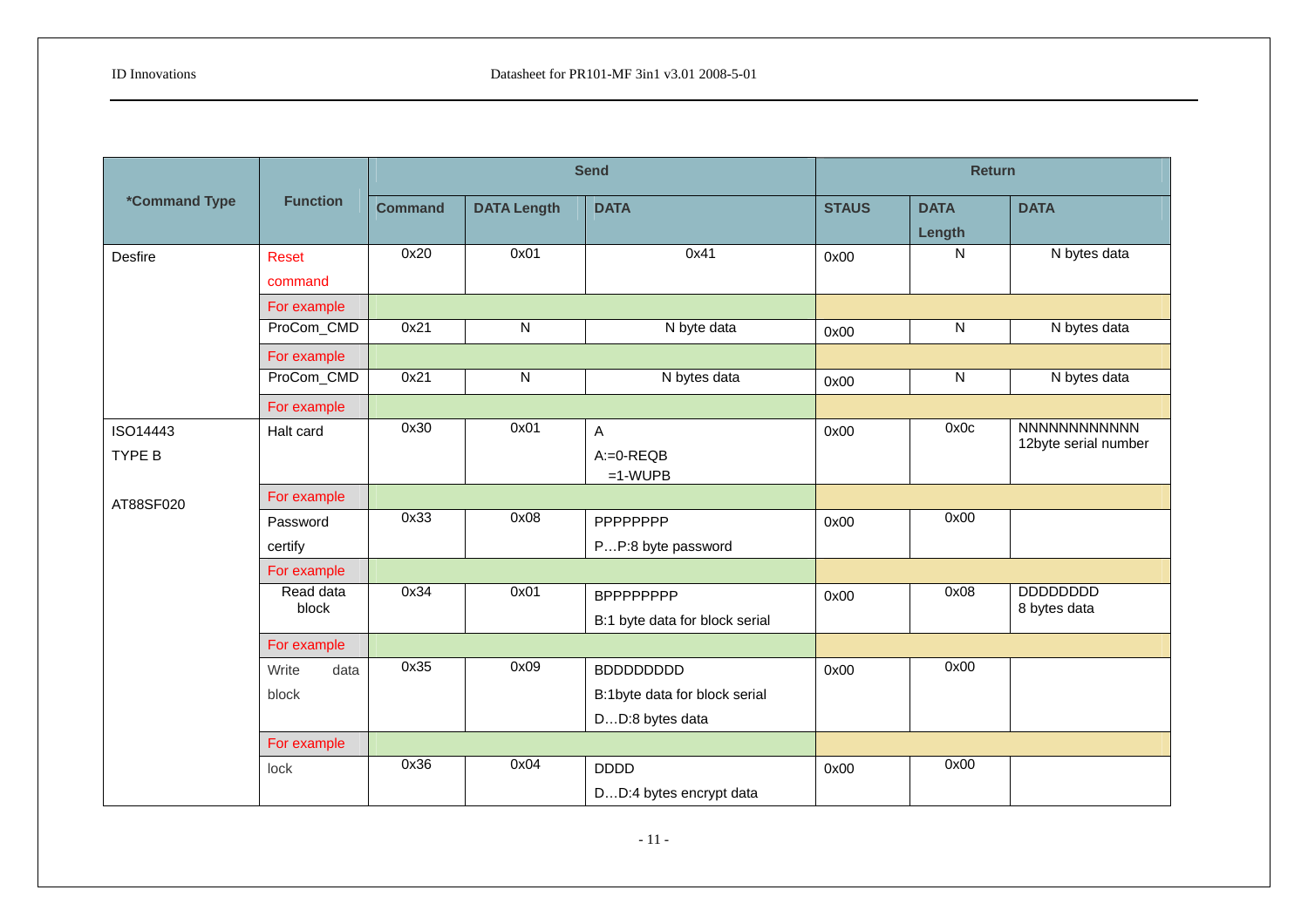|                             |                        |                |                    | <b>Send</b>                  |              | <b>Return</b>         |                                                 |
|-----------------------------|------------------------|----------------|--------------------|------------------------------|--------------|-----------------------|-------------------------------------------------|
| <i><b>*Command Type</b></i> | <b>Function</b>        | <b>Command</b> | <b>DATA Length</b> | <b>DATA</b>                  | <b>STAUS</b> | <b>DATA</b><br>Length | <b>DATA</b>                                     |
| ISO14443                    | For example            |                |                    |                              |              |                       |                                                 |
| TYPE B                      | counting               | 0x37           | 0x06               | <b>DDDDDD</b>                | 0x00         | 0x00                  |                                                 |
|                             |                        |                |                    | DD:6<br>bytes<br>data<br>for |              |                       |                                                 |
| AT88SF020                   |                        |                |                    | signature                    |              |                       |                                                 |
|                             | For example            |                |                    |                              |              |                       |                                                 |
|                             | <b>ATTRIB</b>          | 0x38           | 0x04               | <b>DDDD</b>                  | 0x00         | 0x00                  |                                                 |
|                             |                        |                |                    |                              |              |                       |                                                 |
|                             | For example            |                |                    |                              |              |                       |                                                 |
| ISO15693,                   | Read single tag serial | 0x50           | 0x00               |                              | 0x00         | 0x09                  | <b>DSSSSSSSS</b>                                |
| I-code, SLI, Tag it         | No.                    |                |                    |                              |              |                       | <b>DSFID</b><br>D:1<br>SS:8 bytes serial number |
| ISO14443                    | For example            |                |                    |                              |              |                       |                                                 |
| <b>TYPE B</b>               | Read multiple-cards    | 0x51           | 0x01               | N                            | 0x00         | $0x09*N$              |                                                 |
|                             | serial number          |                |                    | Read cards qty               |              |                       | DSSSSSSSSDSSSSSSS<br>SS                         |
| AT88SF020                   |                        |                |                    |                              |              |                       | D:1byte DSFID                                   |
|                             |                        |                |                    |                              |              |                       | SS:8byte serial number                          |
|                             | For example            |                |                    |                              |              |                       |                                                 |
|                             | Obtain system Info     | 0x52           | 0x09               | <b>FSSSSSSSSS</b>            | 0x00         |                       | <b>FSSSSSSSSDAPPP</b>                           |
|                             |                        |                |                    | F: Indication                |              | 0x0e                  | F:                                              |
|                             |                        |                |                    | Bit4:=1 (valid command       |              |                       | SS: 8 byte serial number                        |
|                             |                        |                |                    | only for the card in SELECT  |              |                       | D:1 byte DSFID<br>A:1 byte AFI                  |
|                             |                        |                |                    | condition)                   |              |                       | Ppp:                                            |
|                             |                        |                |                    | Bit5: =1 (valid command      |              |                       |                                                 |
|                             |                        |                |                    | only when UID matched)       |              |                       |                                                 |
|                             | For example            |                |                    |                              |              |                       |                                                 |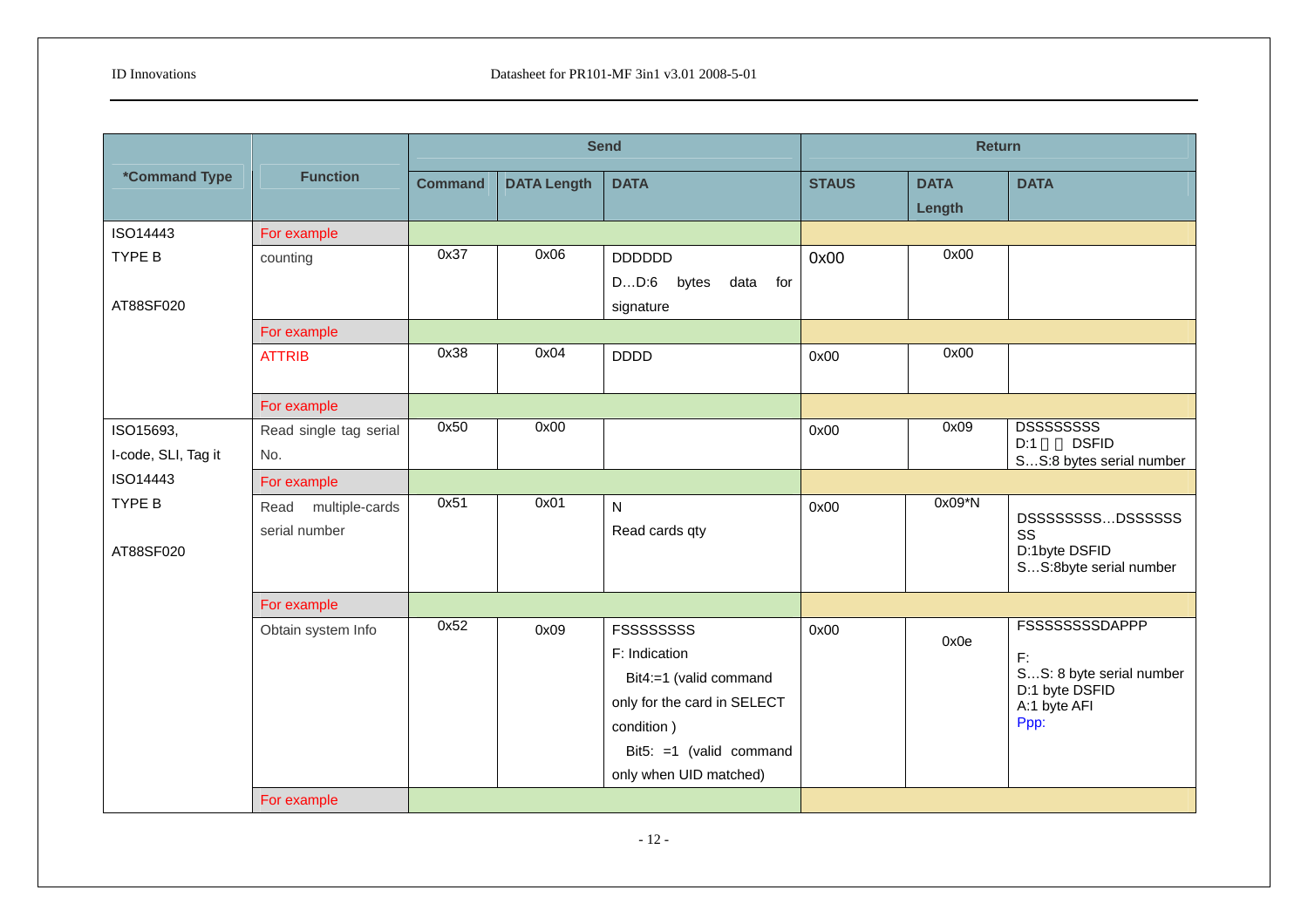| <i><b>*Command</b></i><br><b>Type</b> | <b>Function</b>      | <b>Send</b>    |                    |                                          | <b>Return</b> |                       |             |  |
|---------------------------------------|----------------------|----------------|--------------------|------------------------------------------|---------------|-----------------------|-------------|--|
|                                       |                      | <b>Command</b> | <b>DATA Length</b> | <b>DATA</b>                              | <b>STAUS</b>  | <b>DATA</b><br>Length | <b>DATA</b> |  |
| ISO15693,                             | Write DSFID          | 0x53           | 0x0A               | FSSSSSSSSD                               | 0x00          | 0x00                  |             |  |
| I-code, SLI,                          |                      |                |                    | F: Indication                            |               |                       |             |  |
| Tag it                                |                      |                |                    | Bit4:=1 (valid command only for the      |               |                       |             |  |
| ISO14443                              |                      |                |                    | card in SELECT condition)                |               |                       |             |  |
| TYPE B                                |                      |                |                    | Bit5: =1 (valid command only when UID    |               |                       |             |  |
|                                       |                      |                |                    | matched) BIT6:=1 TAGit                   |               |                       |             |  |
| AT88SF020                             |                      |                |                    | $=0$ ICODE SLI                           |               |                       |             |  |
|                                       |                      |                |                    | SS: 8 bytes serial number                |               |                       |             |  |
|                                       |                      |                |                    | D:1 byte DSFID                           |               |                       |             |  |
|                                       | For example          |                |                    |                                          |               |                       |             |  |
|                                       | Lock DSFID           | 0x54           | 0x09               | <b>FSSSSSSSSS</b>                        | 0x00          | 0x00                  |             |  |
|                                       |                      |                |                    | F: Indication                            |               |                       |             |  |
|                                       |                      |                |                    | Bit4:=1 (valid command only for the card |               |                       |             |  |
|                                       | in SELECT condition) |                |                    |                                          |               |                       |             |  |
|                                       |                      |                |                    | Bit5: =1 (valid command only when UID    |               |                       |             |  |
|                                       |                      |                |                    | matched) BIT6:=1 TAGit                   |               |                       |             |  |
|                                       |                      |                |                    | $=0$ ICODE SLI                           |               |                       |             |  |
|                                       |                      |                |                    | SS: 8 bytes serial number                |               |                       |             |  |
|                                       | For example          |                |                    |                                          |               |                       |             |  |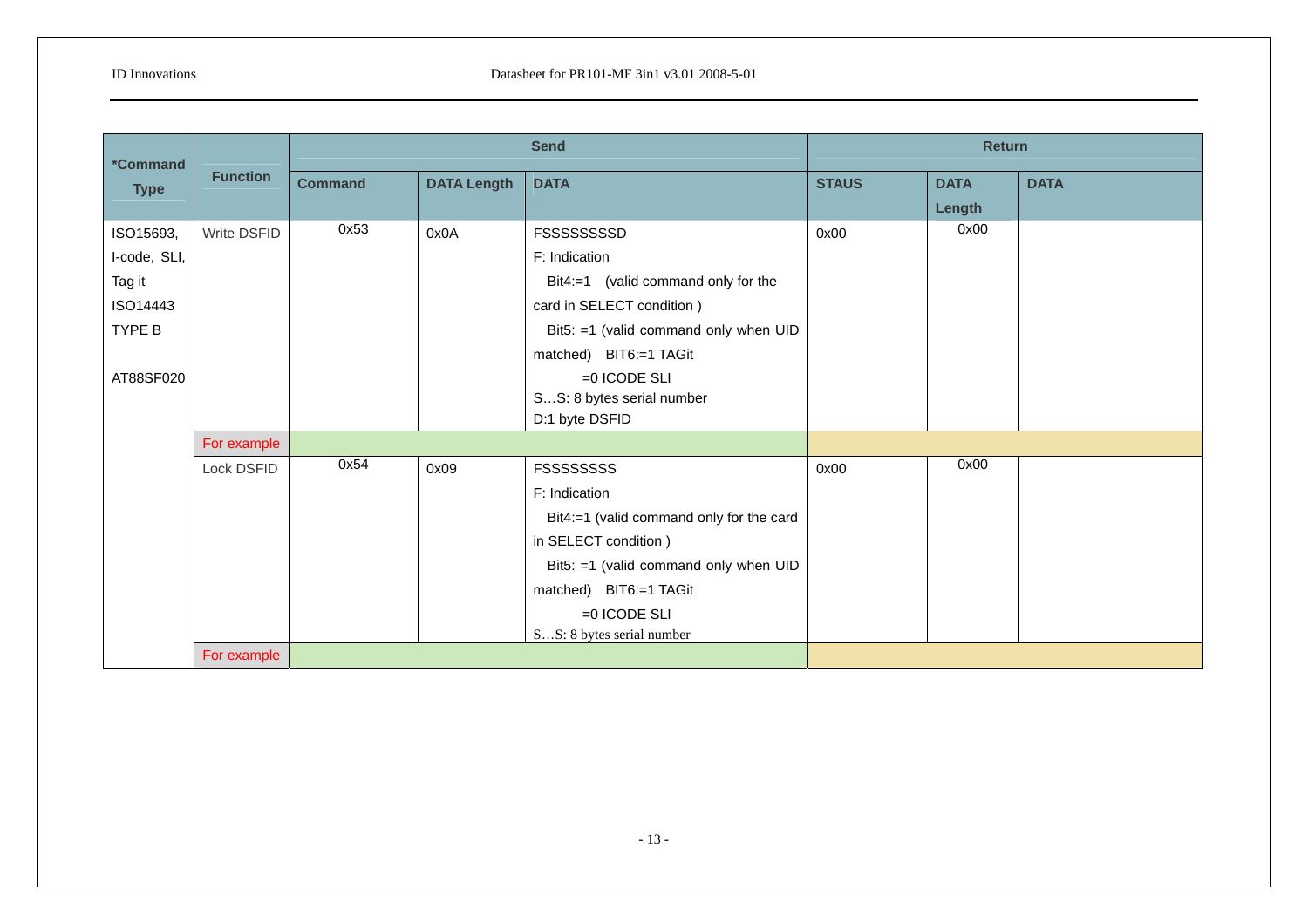| <i><b>*Command</b></i> | <b>Function</b>           | <b>Send</b>                          |                                         |                                         | <b>Return</b> |             |             |  |
|------------------------|---------------------------|--------------------------------------|-----------------------------------------|-----------------------------------------|---------------|-------------|-------------|--|
| <b>Type</b>            |                           | <b>DATA Length</b><br><b>Command</b> |                                         | <b>DATA</b>                             | <b>STAUS</b>  | <b>DATA</b> | <b>DATA</b> |  |
|                        |                           |                                      |                                         |                                         |               | Length      |             |  |
| ISO15693,              | Write AFI                 | 0x55                                 | 0x0A                                    | <b>FSSSSSSSSA</b>                       | 0x00          | 0x00        |             |  |
| I-code, SLI,           |                           |                                      |                                         | F: Indication                           |               |             |             |  |
| Tag it                 |                           |                                      |                                         | Bit4:=1 valid command only for the card |               |             |             |  |
| ISO14443               |                           |                                      |                                         | in SELECT condition)                    |               |             |             |  |
| TYPE B                 |                           |                                      |                                         | Bit5: =1 (valid command only when UID   |               |             |             |  |
|                        |                           |                                      |                                         | matched) BIT6:=1 TAGit                  |               |             |             |  |
| AT88SF020              |                           |                                      |                                         | $=0$ ICODE SLI                          |               |             |             |  |
|                        |                           |                                      |                                         | SS: 8bytes serial number                |               |             |             |  |
|                        |                           |                                      |                                         | A:1 byte AFI                            |               |             |             |  |
|                        | For example               |                                      |                                         |                                         |               |             |             |  |
|                        | Lock AFI                  | 0x56                                 | 0x09                                    | <b>FSSSSSSSSS</b>                       | 0x00          | 0x00        |             |  |
|                        |                           |                                      |                                         | F: Indication                           |               |             |             |  |
|                        |                           |                                      |                                         | Bit4:=1 (valid command only for the     |               |             |             |  |
|                        | card in SELECT condition) |                                      |                                         |                                         |               |             |             |  |
|                        |                           |                                      | Bit5: $=1$ (valid command only when UID |                                         |               |             |             |  |
|                        |                           |                                      |                                         | matched)                                |               |             |             |  |
|                        |                           |                                      |                                         | BIT6:=1 TAGit                           |               |             |             |  |
|                        |                           |                                      |                                         | $=0$ ICODE SLI                          |               |             |             |  |
|                        |                           |                                      |                                         | SS: 8 bytes serial number               |               |             |             |  |
|                        | For example               |                                      |                                         |                                         |               |             |             |  |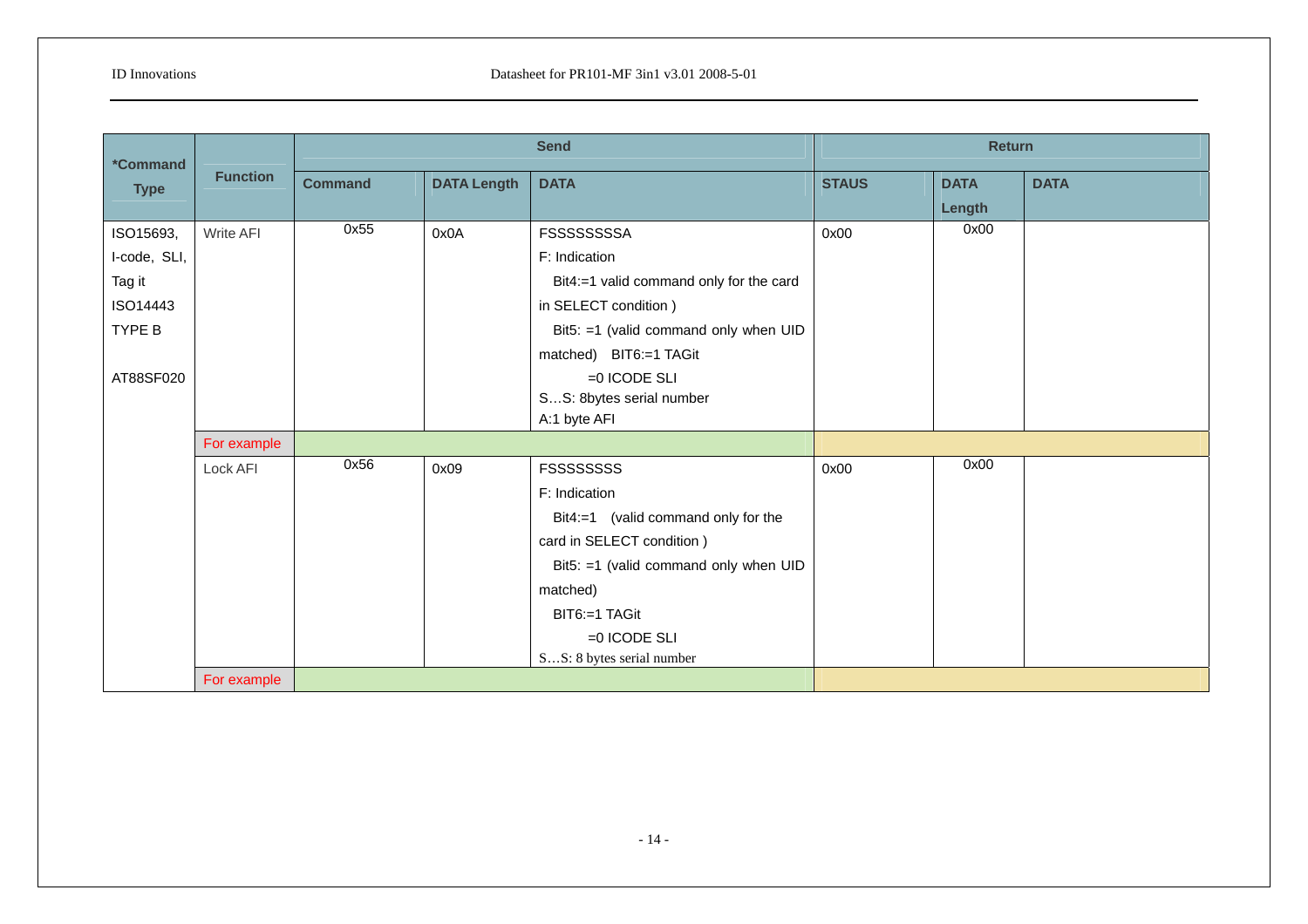| <i><b>*Command</b></i> |                 |                |                          | <b>Send</b>                  | <b>Return</b> |             |             |  |
|------------------------|-----------------|----------------|--------------------------|------------------------------|---------------|-------------|-------------|--|
| <b>Type</b>            | <b>Function</b> | <b>Command</b> | <b>DATA Length</b>       | <b>DATA</b>                  | <b>STAUS</b>  | <b>DATA</b> | <b>DATA</b> |  |
|                        |                 |                |                          |                              |               | Length      |             |  |
| ISO15693,              | Read<br>data    | 0x57           | 0x0B                     | <b>FSSSSSSSSBX</b>           | 0x00          | 0x04        | <b>DDDD</b> |  |
| I-code, SLI,           | block           |                |                          | F: Indication                |               |             | 4           |  |
| Tag it                 |                 |                |                          | $=0x22$ ICODE SLI            |               |             |             |  |
| ISO14443               |                 |                |                          | <b>TAGit</b>                 |               |             |             |  |
| TYPE B                 |                 |                |                          | EM4034                       |               |             |             |  |
|                        |                 |                |                          | $=0x03$ EM4035               |               |             |             |  |
| AT88SF020              |                 |                |                          | SS: 8bytes serial number     |               |             |             |  |
|                        |                 |                |                          | B:1 byte block serial number |               |             |             |  |
|                        |                 |                |                          | X:0x01                       |               |             |             |  |
|                        | For example     |                |                          |                              |               |             |             |  |
|                        | Write<br>data   | 0x58           | 0x0E                     | <b>FSSSSSSSSBDDDD</b>        | 0x00          | 0x00        |             |  |
|                        | block           |                |                          | F: Indication                |               |             |             |  |
|                        |                 |                |                          | $=0x22$ ICODE SLI            |               |             |             |  |
|                        |                 |                |                          | $=0x62$ TAGit                |               |             |             |  |
|                        |                 |                |                          | $=0x02$ EM4034               |               |             |             |  |
|                        |                 |                |                          | $=0x03$ EM4035               |               |             |             |  |
|                        |                 |                | SS: 8bytes serial number |                              |               |             |             |  |
|                        |                 |                |                          | B: 1 byte block serial umber |               |             |             |  |
|                        |                 |                |                          | DDDD:4 bytes serial number   |               |             |             |  |
|                        | For example     |                |                          |                              |               |             |             |  |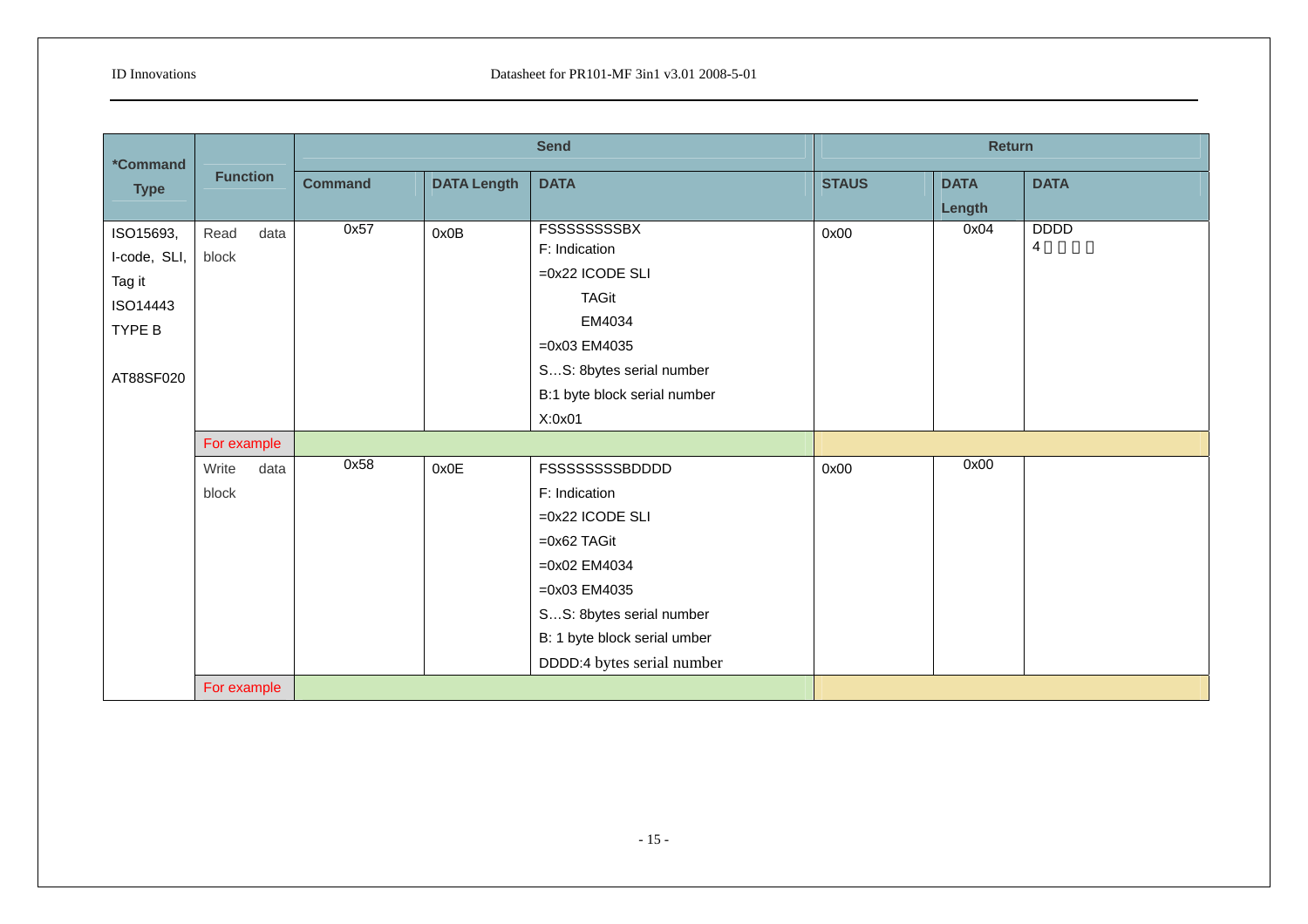| <i><b>*Command</b></i><br><b>Type</b> | <b>Function</b> |      | <b>Send</b>    |                               | <b>Return</b>                            |              |             |             |
|---------------------------------------|-----------------|------|----------------|-------------------------------|------------------------------------------|--------------|-------------|-------------|
|                                       |                 |      | <b>Command</b> | <b>DATA Length</b>            | <b>DATA</b>                              | <b>STAUS</b> | <b>DATA</b> | <b>DATA</b> |
|                                       |                 |      |                |                               |                                          |              | Length      |             |
| ISO15693,                             | Lock            | data | 0x59           | 0x0A                          | <b>FSSSSSSSSB</b>                        | 0x00         | 0x00        |             |
| I-code, SLI,                          | block           |      |                |                               | F: Indication                            |              |             |             |
| Tag it                                |                 |      |                |                               | Bit4:=1 (valid command only for the card |              |             |             |
| ISO14443                              |                 |      |                |                               | in SELECT condition)                     |              |             |             |
| TYPE B                                |                 |      |                |                               | Bit5: =1(valid command only when UID     |              |             |             |
|                                       |                 |      |                |                               | matched)                                 |              |             |             |
| AT88SF020                             |                 |      |                | $BIT6:=1$ TAGit = 0 ICODE SLI |                                          |              |             |             |
|                                       |                 |      |                | SS: 8bytes serial number      |                                          |              |             |             |
|                                       |                 |      |                | B:1 bytes serial number       |                                          |              |             |             |
|                                       | For example     |      |                |                               |                                          |              |             |             |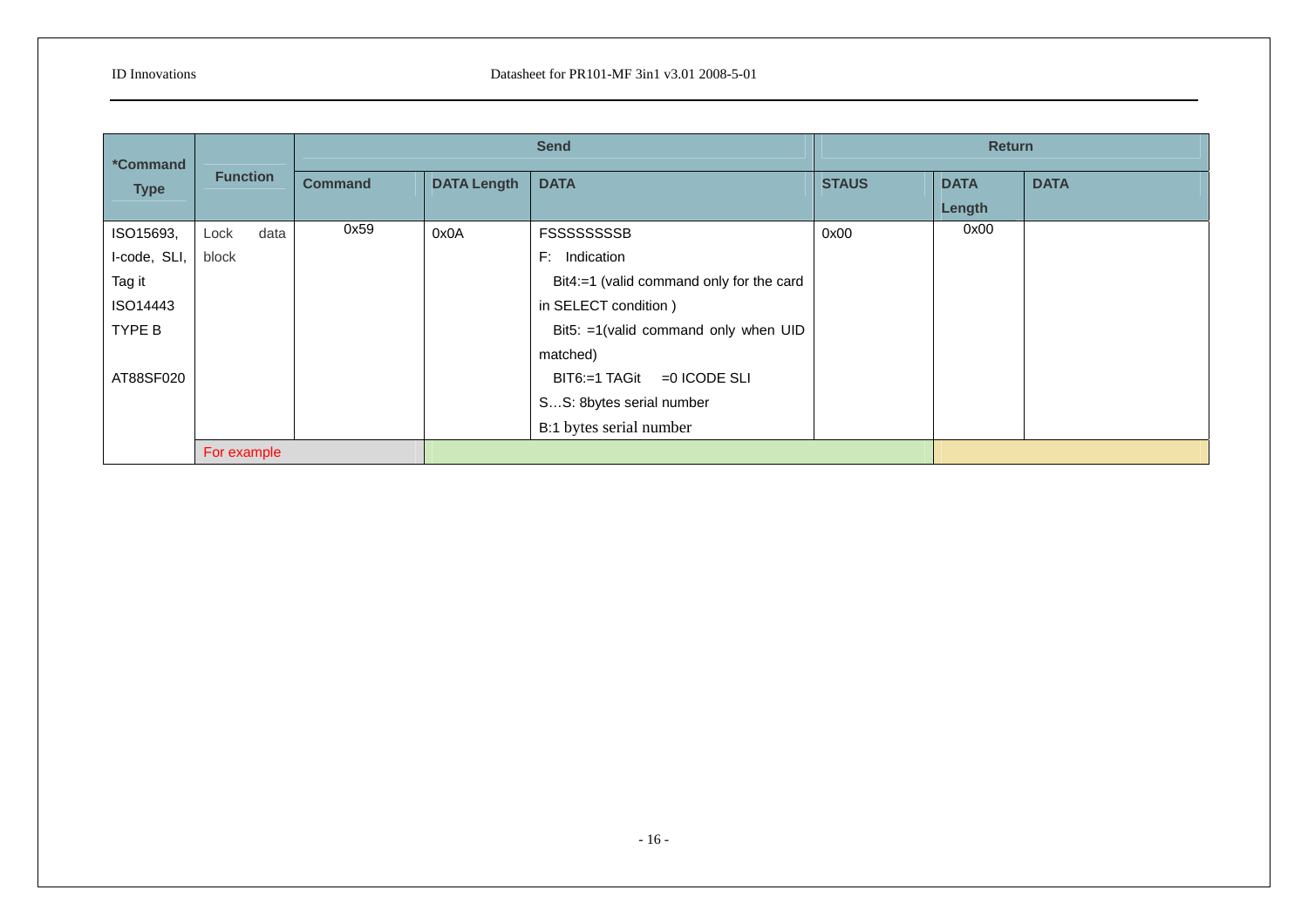|                             | <b>Function</b>       |                |                    | <b>Send</b>                   | <b>Return</b> |             |             |
|-----------------------------|-----------------------|----------------|--------------------|-------------------------------|---------------|-------------|-------------|
| <i><b>*Command Type</b></i> |                       | <b>Command</b> | <b>DATA Length</b> | <b>DATA</b>                   | <b>STAUS</b>  | <b>DATA</b> | <b>DATA</b> |
|                             |                       |                |                    |                               |               | Length      |             |
| EM4035                      | HW authentication w/o | 0x60           | 0x01               | N:                            |               |             |             |
|                             | Selection             |                |                    | <b>Super User Key</b><br>$=1$ |               |             |             |
|                             |                       |                |                    | $=2$ secret key 1             |               |             |             |
|                             |                       |                |                    | secret key 2<br>$=4$          |               |             |             |
|                             |                       |                |                    | $=8$ secret key 3             |               |             |             |
|                             | For example           |                |                    |                               |               |             |             |
|                             | Read UID              | 0x61           | 0x01               | $B$ :                         |               |             |             |
|                             |                       |                |                    | B:BLOCKNUM 12                 |               |             |             |
|                             | For example           |                |                    |                               |               |             |             |
|                             | Read data block       | 0x62           | 0x01               | $\overline{B}$                |               |             |             |
|                             |                       |                |                    | <b>B:BLOCKNUM</b>             |               |             |             |
|                             | For example           |                |                    |                               |               |             |             |
|                             | Write EM4035          | 0x63           | 0x09               | <b>BDDDDDDDD</b>              |               |             |             |
|                             |                       |                |                    | <b>B:BLOCKNUM</b>             |               |             |             |
|                             |                       |                |                    | DDDDDDDDD:write block         |               |             |             |
|                             | For example           |                |                    |                               |               |             |             |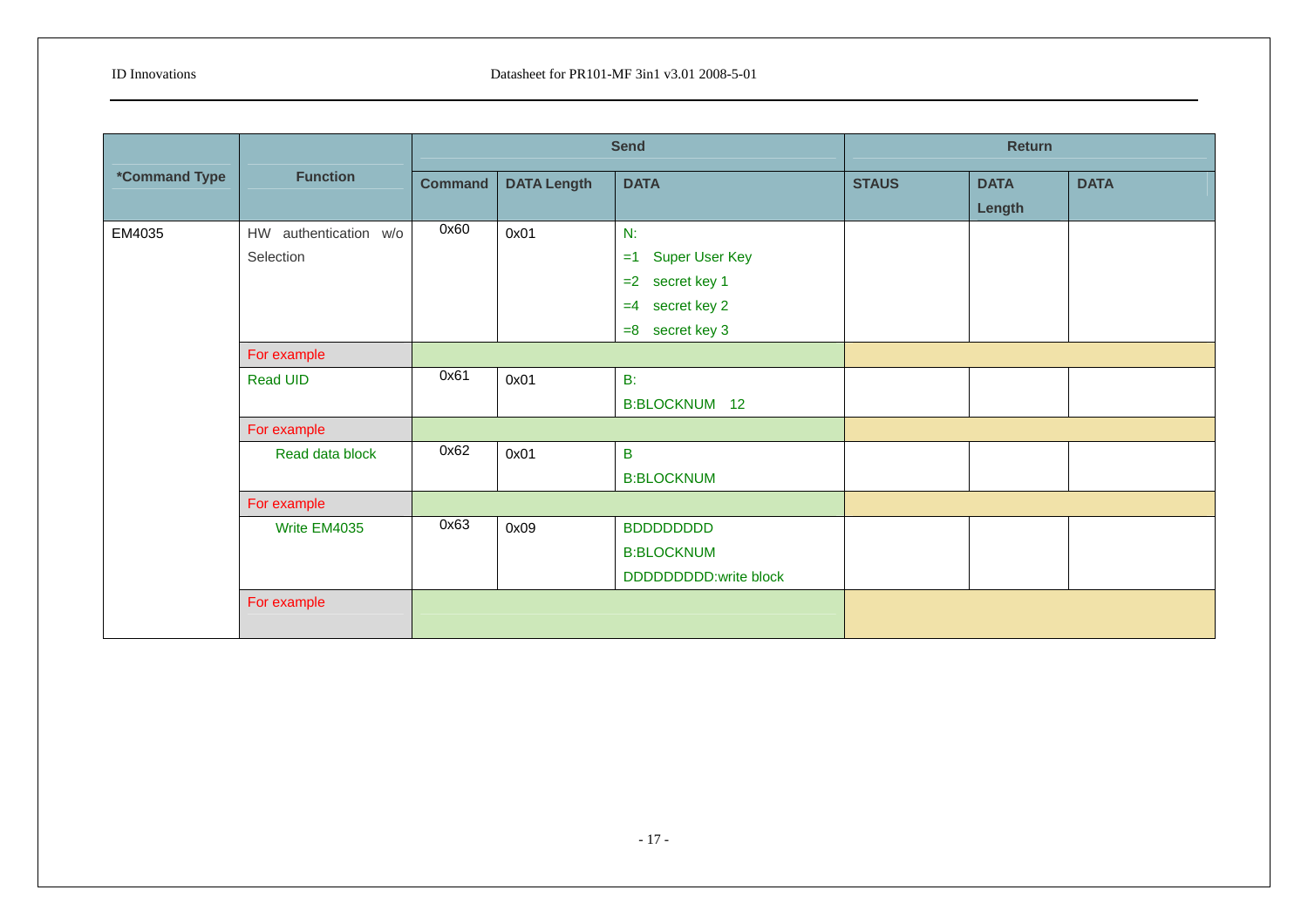|                             | <b>Function</b>                   | <b>Send</b>    |                    |                     | <b>Return</b> |             |             |  |
|-----------------------------|-----------------------------------|----------------|--------------------|---------------------|---------------|-------------|-------------|--|
| <i><b>*Command Type</b></i> |                                   | <b>Command</b> | <b>DATA Length</b> | <b>DATA</b>         | <b>STAUS</b>  | <b>DATA</b> | <b>DATA</b> |  |
|                             |                                   |                |                    |                     |               | Length      |             |  |
| SIM CARD                    | <b>LOGIN</b>                      | 0x70           |                    | <b>PPPP</b>         |               |             |             |  |
|                             |                                   |                |                    | 4 bytes password    |               |             |             |  |
|                             | For example                       |                |                    |                     |               |             |             |  |
|                             | Sim<br>Card<br>Change<br>Password | 0x71           |                    | <b>PPPP</b>         |               |             |             |  |
|                             |                                   |                |                    | 4 bytes password    |               |             |             |  |
|                             | For example                       |                |                    |                     |               |             |             |  |
|                             | <b>WRITE</b>                      | 0X72           |                    | <b>NPPPP</b>        |               |             |             |  |
|                             |                                   |                |                    | N:                  |               |             |             |  |
|                             |                                   |                |                    | <b>SUK</b><br>$= 0$ |               |             |             |  |
|                             |                                   |                |                    | KEY1<br>$=1$        |               |             |             |  |
|                             |                                   |                |                    | $=2$ KEY2           |               |             |             |  |
|                             |                                   |                |                    | $=3$ KEY3           |               |             |             |  |
|                             | For example                       |                |                    |                     |               |             |             |  |
|                             | <b>RESET</b>                      | 0X73           |                    |                     |               |             |             |  |
|                             | For example                       |                |                    |                     |               |             |             |  |